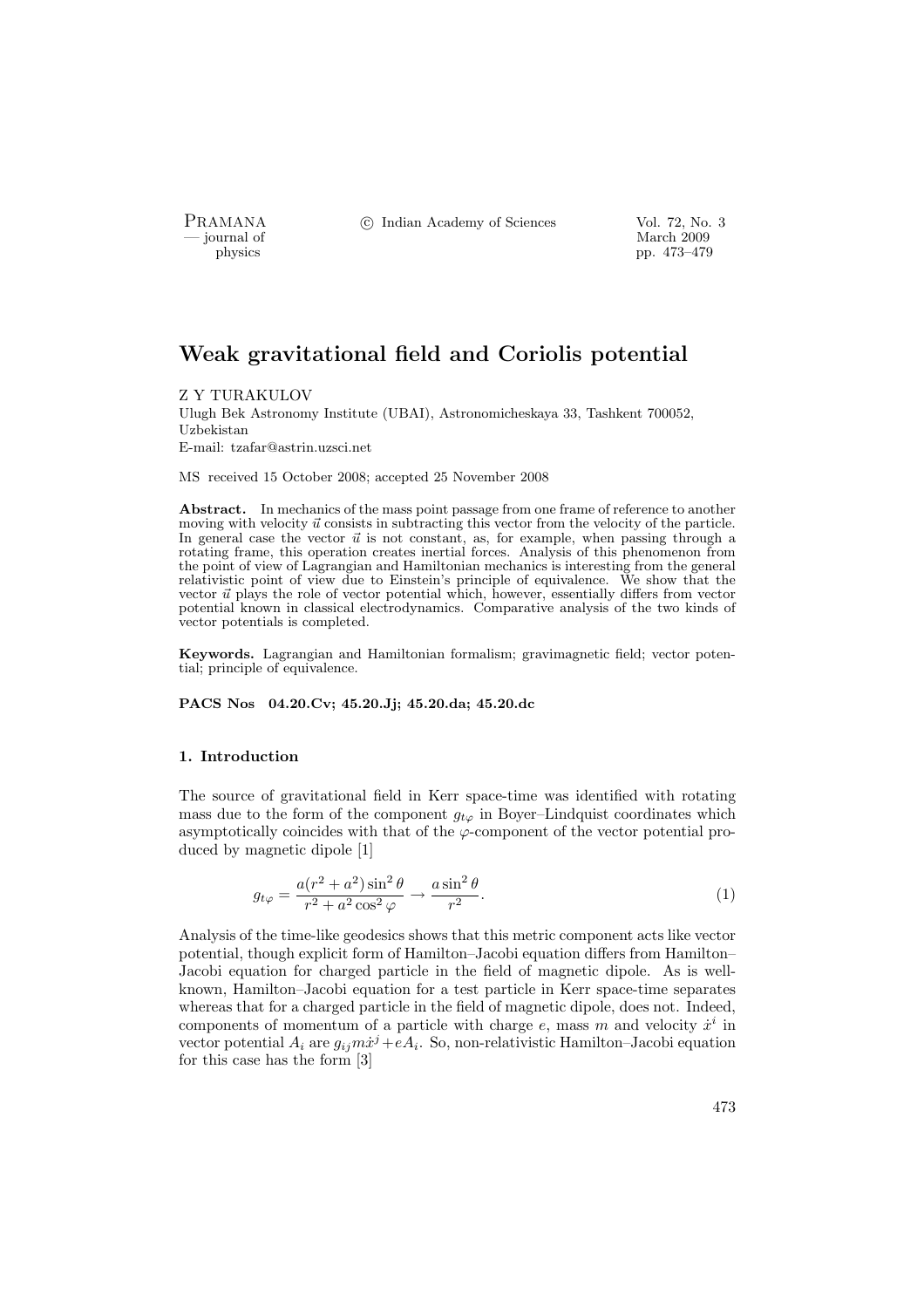Z Y Turakulov

$$
\frac{1}{2m}g^{ij}\left(\frac{\partial S}{\partial x^i} + eA_i\right)\left(\frac{\partial S}{\partial x^j} + eA_j\right) = E\tag{2}
$$

that contains the square of vector potential. Unlike this, Hamilton–Jacobi equation for a test particle in Kerr space-time does not contain the square of  $g_{t\varphi}$ . This difference reveals when one tries to solve the equation and finds that it is the square of the vector potential which makes variables no-separable. The question arises, as to why one and the same vector potential yields two distinct forms of Hamilton–Jacobi and which one is to be used.

The goal of the present work is to show that two distinct forms of Hamilton– Jacobi equation which yield two distinct forms of dynamics correspond to two distinct objects both of which are called 'vector potential'. In fact only one of them is indeed a vector while the other is 1-form. The one appeared in classical electrodynamics is 1-form and should be called 'co-vector potential' whereas genuine vector potential appears when passing from one frame of reference say, inertial one, to another which is uniformly rotating. Therefore, we suggest to call the genuine vector potential concerned with non-inertial frames 'Coriolis potential' as it was done by Einstein [2]. Below we discuss the appearance of vector potential under this operation and restore Lagrangian and Hamiltonian formalism of dynamics of mass point. Existence of two kinds of potentials explains the difference between motion of test particle in Kerr space-time and that of the charged particle in the magnetic field of a dipole.

#### 2. Coriolis potential

The action principle remains in force in any frame. Therefore, Lagrangian of mass point in a non-inertial frame can be obtained from that in an inertial one simply by substituting  $\vec{v} - \vec{u}$  for the mass point velocity  $\vec{v}$ :

$$
L(\vec{v}) = \frac{m}{2}(\vec{v} - \vec{u})^2 = \frac{m}{2}\vec{v}^2 - m\vec{u} \cdot \vec{v} + \frac{m}{2}\vec{u}^2.
$$
 (3)

Applying the definition of generalized momentum, one obtains

$$
\vec{p} \equiv \frac{\partial L}{\partial \vec{v}} = m(\vec{v} - \vec{u}).\tag{4}
$$

This expression is similar to the expression for the momentum of a charged particle in vector potential. Indeed, Lagrangian of a particle with unit charge in a vector potential of magnetostatic field  $\vec{A}$  has the form [3]

$$
L = \frac{m\vec{v}^2}{2} - \vec{A} \cdot \vec{v} \tag{5}
$$

and generalized momentum

$$
\vec{p} = m\vec{v} - \vec{A}.\tag{6}
$$

474 Pramana – J. Phys., Vol. 72, No. 3, March 2009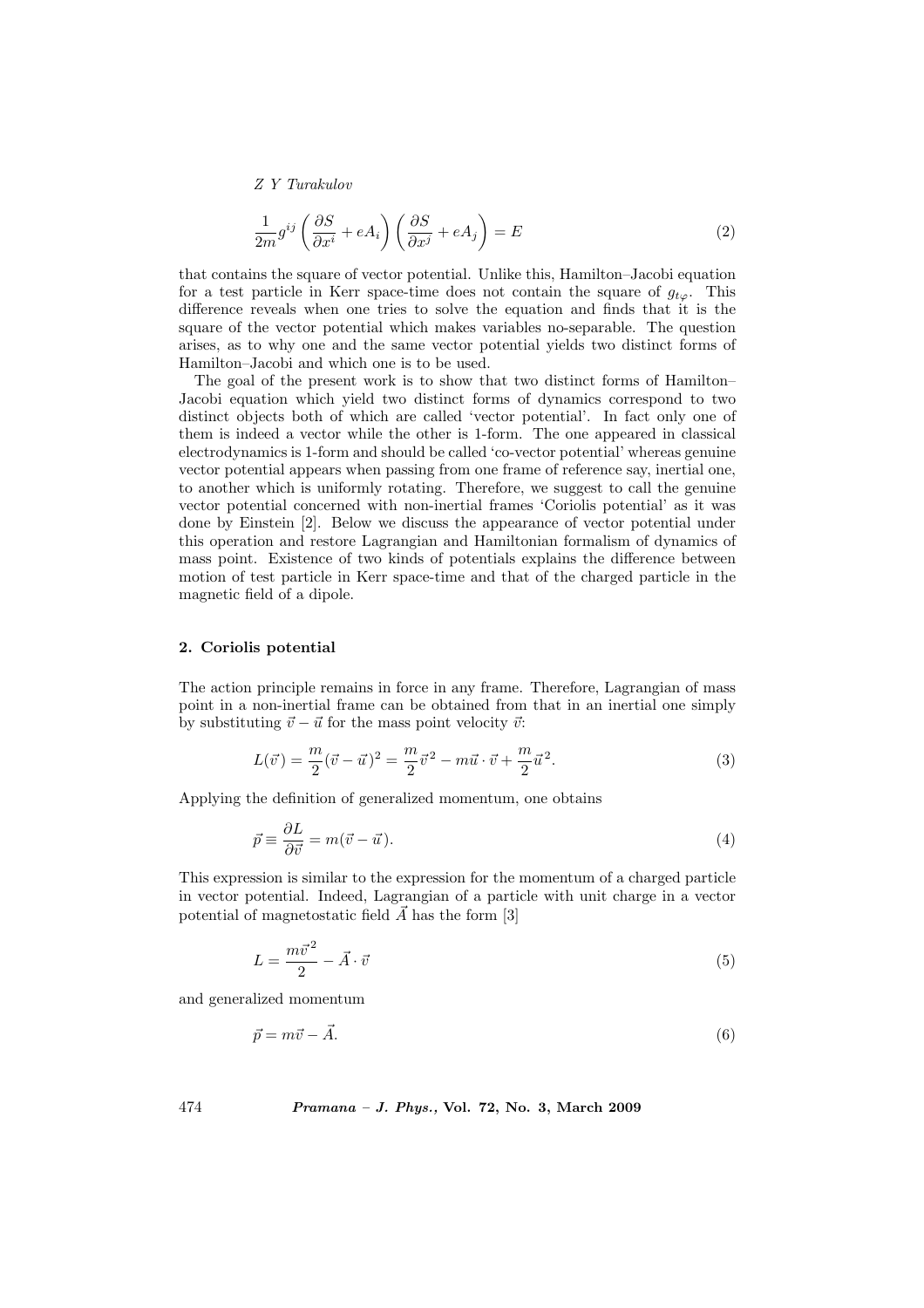#### Weak gravitational field and Coriolis potential

Therefore, it seems that there is no difference between magnetic field and noninertial character of the frame of reference. Let us show that it is not so and equation of motion in the magnetic field and in the non-inertial frame are different.

To see this, construct Hamiltonian of the particle for both Lagrangians (3) and (5). Substituting the pairs of Lagrangian and corresponding momentum into the definition of Hamiltonian

$$
H(\vec{p},x) = \vec{p} \cdot \dot{\vec{x}} - L \tag{7}
$$

yields two different forms of this function:

$$
H = \vec{p} \cdot \vec{v} - L = \vec{p} \cdot \vec{v} - \frac{m(\vec{v} - \vec{u})^2}{2} = \frac{\vec{p}^2}{2m} + \vec{p} \cdot \vec{u},\tag{8}
$$

and the well-known Hamiltonian of charged particle in the magnetic field

$$
H = \frac{1}{m}\vec{p} \cdot (\vec{p} + \vec{A}) - L = \frac{1}{2m}(\vec{p}^2 + 2\vec{A} \cdot \vec{p} + \vec{A}^2).
$$
 (9)

It is seen that Hamiltonian for non-inertial frame does not contain square of the velocity of the frame whereas Hamiltonian of charged particle contains the term  $\tilde{A}^2/2m$ . Therefore, these two kinds of vector potentials are really different and there is a reason to make difference between electromagnetic 'vector' potential which in fact is co-vector and Coriolis potential which is a genuine vector.

In fact, genuine vector potential is  $\vec{C}$  added to velocity, whose square appears in Lagrangian and does not appear in Hamiltonian, whereas potential of the magnetic field is the co-vector added to momentum and its square appears in Hamiltonian. This difference is valid in both relativistic and non-relativistic mechanics. In this work we start with relativistic mechanics of mass point and then pass to nonrelativistic limit to show the role of Coriolis potential in passages from one rotating frame to another both in relativistic and non-relativistic mechanics of mass point. To this end we use a coordinate system with one of the coordinates being azimuthal angle  $\varphi$  such that  $\partial_{\varphi}$  is the Killing vector. Then passage to a frame rotating with angular velocity  $\omega$  produces vector Coriolis potential with  $\omega$  as its only non-zero ϕ-component:

$$
\vec{C} = \omega \partial_{\varphi}.\tag{10}
$$

#### 3. Weak gravitational field and coordinate transformations

Consider a space-time in which gravitational field is weak. Then it is possible to introduce a function t whose gradient has square  $\langle dt, dt \rangle$  close enough to one. Hereafter this function plays the role of time coordinate. Note that this function alone determines both space and time because its surfaces of level  $t = \text{const.}$  specify space at a given moment of time. Other coordinates also are functions of the spacetime which can be chosen arbitrarily. Together they form a coordinate system  $\{t, x^i\}$ . If the space-time has time-like Killing vector, it is convenient to chose the time coordinate such that the Killing vector is exactly  $\partial_t$ .

Pramana – J. Phys., Vol. 72, No. 3, March 2009

\n
$$
475
$$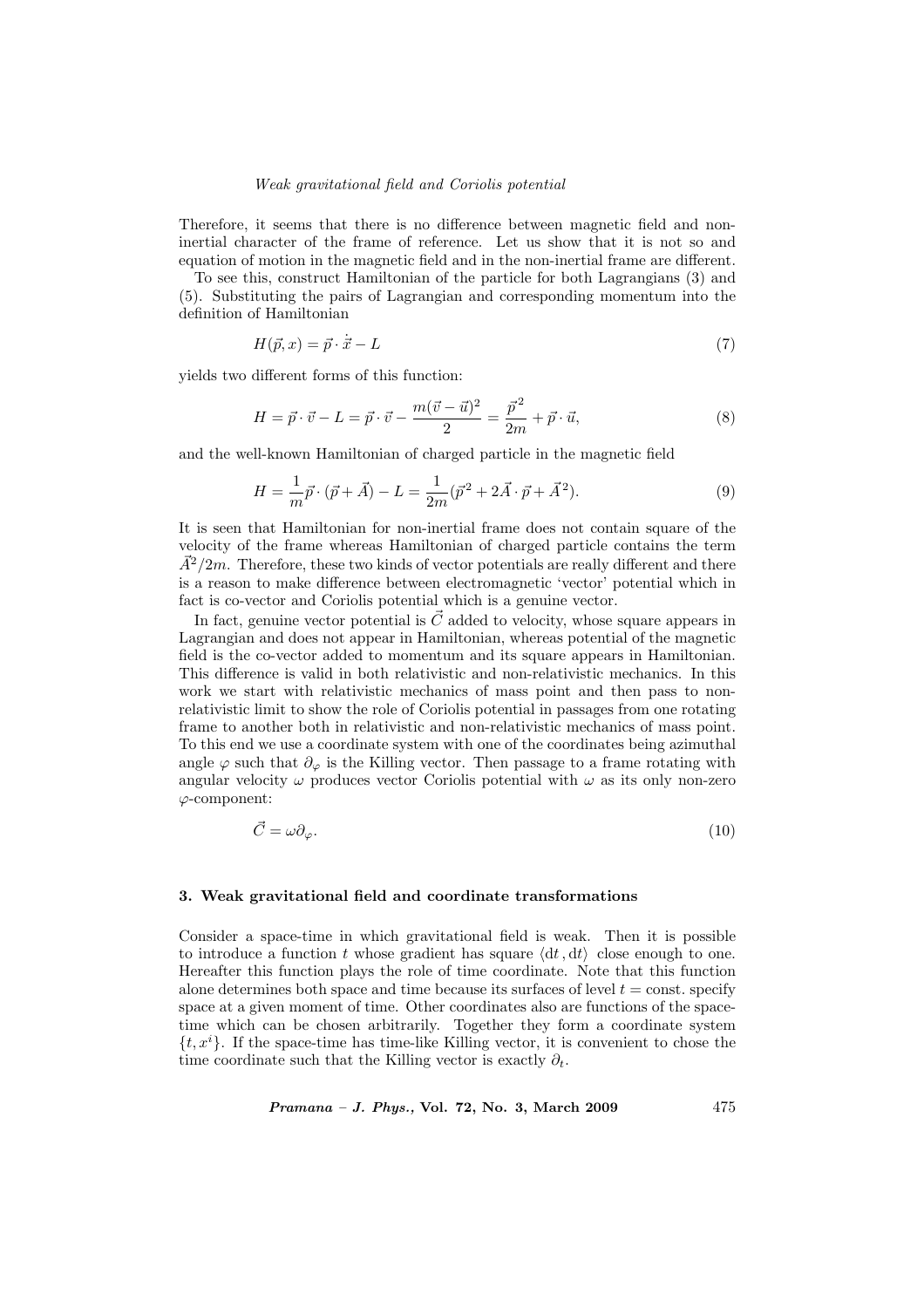# Z Y Turakulov

By spatial metric we mean Riemannian metric of the surfaces  $t = \text{const.}$  which is

$$
\langle \mathrm{d}x^i, \mathrm{d}x^j \rangle|_{t=\text{const.}} \equiv g^{ij}.\tag{11}
$$

Since functions  $x^i$  on the space-time are quite arbitrary, genuine gradients  $dx^i$  are not orthogonal to dt. Denote scalar products of 1-forms dt and  $dx^1$  as components not orthogonal to dt. Denote scalar products of 1-forms dt and  $dx^*$  as components<br>of Coriolis potential  $\langle dt, dx^i \rangle \equiv C^i/c$  where c is the speed of light and assume that  $C^i$ 's are small compared to c. Then, though genuine scalar products  $\langle dx^i, dx^j \rangle$ differ from  $g^{ij}$ , the difference is of order  $c^{-2}$  and these coordinates can always be chosen in such a way that this difference can be ignored. By the result we have space-time metric in the form

$$
\langle \mathrm{d}t, \mathrm{d}t \rangle = 1 - \frac{2\Phi}{c^2}, \quad \langle \mathrm{d}t, \mathrm{d}x^i \rangle = \frac{C^i}{c}, \quad \langle \mathrm{d}x^i, \mathrm{d}x^j \rangle = -g^{ij} - \frac{C^i C^j}{c^2}.
$$
\n(12)

It will be shown below that the terms  $\Phi/c^2$  in  $g^{tt}$  and  $g^{t\varphi}$  which is of order  $c^{-1}$ , cannot be neglected, while difference between spatial metric and that of the surface  $t = \text{const.}$  is negligibly small.

Though  $3 + 1$ -splitting of the space-time is specified by certain choice of what will be called space and time, frame of reference is not fixed ultimately. The frame can be changed without changing the space and time as they are specified by the function t. Therefore, afterwards we make coordinate transformations which leave the coordinate  $t$  unchanged. It must be noted that  $t$  is only a coordinate, not proper time of an observer because length of its gradient dt is not exactly one.

Intersection of three coordinate surfaces  $x^i = \text{const.}$  is the coordinate line, a time-like curve which specifies the time axis through a given point of the space. In general, the time axis and the space  $t = \text{const.}$  are not orthogonal to each other because, on one hand, this curve is specified only by coordinate surfaces  $x^i = \text{const.}$ and, on the other hand, these surfaces are introduced regardless of choice of the surfaces  $t = \text{const.}$  Non-orthogonality of space and time reveals in the components  $g^{ti}$  of the metric (12).

Invariance of the space means that the transformations do not touch the coordinate t. Thus, they are of the form

$$
t \to t, \quad x^i \to y^a(x^i, t). \tag{13}
$$

These transformations are of two different kinds. Ordinarily coordinate transformations

$$
t \to t, \ x^i \to y^a(x^i) \tag{14}
$$

leave the time axis immobile everywhere and saves the frame of reference. Another kind is given by changes of frame of reference. Its simplified form is

$$
x^i \to y^i = x^i + f^i(t). \tag{15}
$$

General transformations can be obtained as superposition of transformations of these two kinds. Hereafter we employ only simplified form (15) of this transformation. Differentiation of this equation gives

 $476$  Pramana – J. Phys., Vol. 72, No. 3, March 2009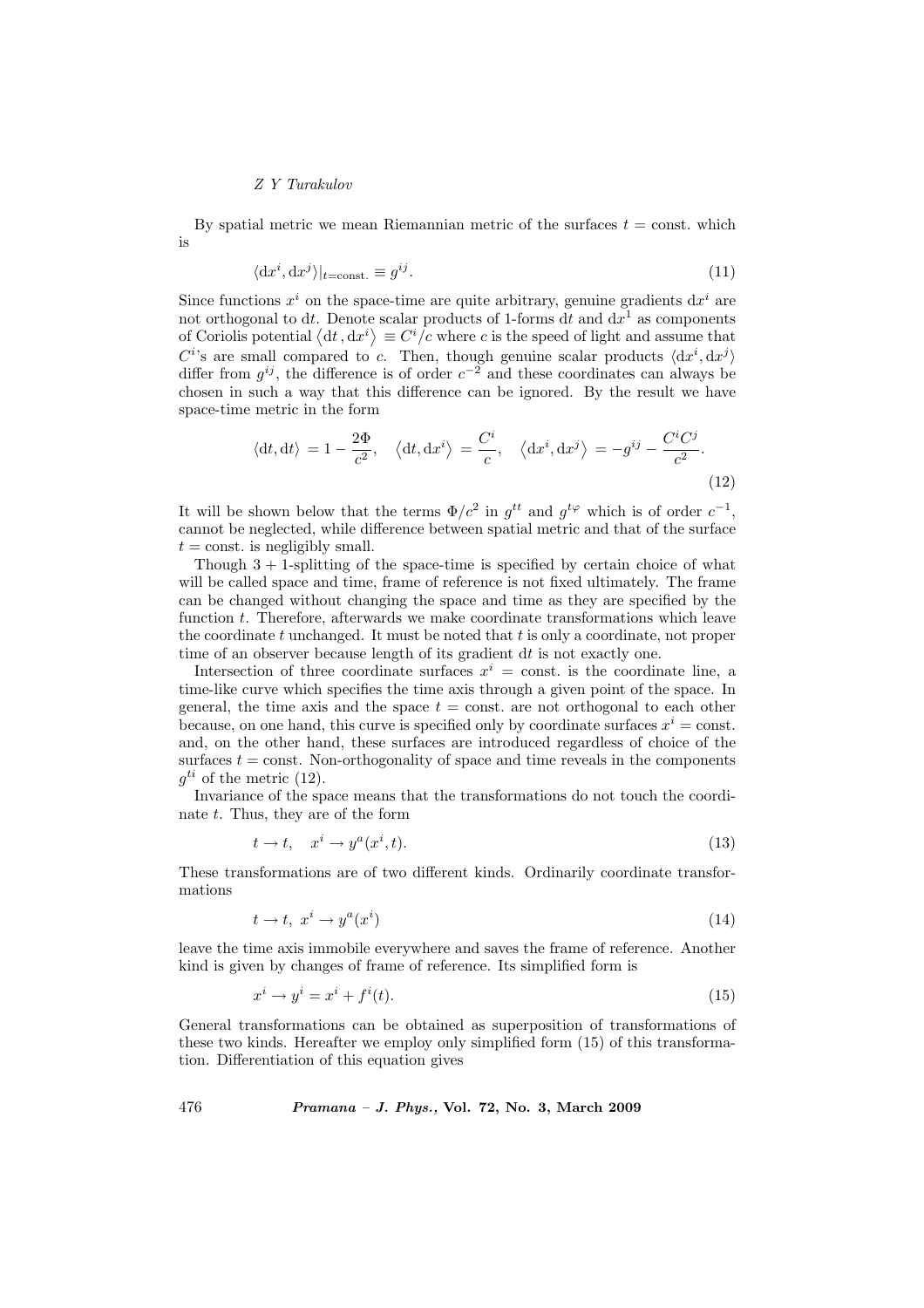Weak gravitational field and Coriolis potential

$$
dyi = dxi + f'idt.
$$
\n(16)

The corresponding transformation of the metric (12) reduces to that of the coefficients  $C^i$ :

$$
C^i \to C^i + cf'^i \left(1 - \frac{2\Phi}{c^2}\right). \tag{17}
$$

Hereafter we transform the vector potential  $\vec{C}$  this way leaving the form of metric invariant. Remarkably, in Minkowski space-time one can pass to uniformly accelerated frame another way, without creating any vector potential [4]. Passage to rotating frame is transformation (15) which in axially-symmetric coordinates has the form  $\varphi \to \varphi + \omega t$ . This transformation produces Coriolis potential (10).

## 4. Mechanics of mass point

Equations of motion of a mass point in a gravitational field can be solved analytically if the field admits known integrals of motion, particularly, energy. Total energy is an integral in stationary space-times. Therefore, hereafter we assume that the space-time under consideration is stationary, and hence, possesses timelike Killing vector. Hereafter we assume that such a Killing vector exists and the time coordinate t is chosen in such a way that the Killing vector is exactly  $\partial_t$ . Hamilton–Jacobi equation for time-like geodesics has the form

$$
\left(1 - \frac{2\Phi}{c^2}\right) \left(\frac{\partial S}{\partial t}\right)^2 + \frac{2C^i}{c} \frac{\partial S}{\partial t} \frac{\partial S}{\partial x^i} - \langle \nabla S, \nabla S \rangle = m^2 c^2,
$$
\n(18)

where  $\nabla S$  stands for the spatial part of the 1-form dS. Since the coordinate t is chosen in a special way there exists a function  $W$  satisfying the equations

$$
2m\frac{\partial W}{\partial t} = \left(\frac{\partial S}{\partial t}\right)^2 - m^2c^2, \quad \nabla S = \nabla W \tag{19}
$$

because  $S_t$  can always be assumed to depend only on t. Then eq. (18) can be rewritten as follows:

$$
\left(1 - \frac{2\Phi}{c^2}\right)\left(m^2c^2 + 2m\frac{\partial W}{\partial t}\right) + \frac{2C^i}{c}\sqrt{m^2c^2 + 2m\frac{\partial W}{\partial t}} - \langle \nabla W, \nabla W \rangle = m^2c^2.
$$

Removing the parentheses and omitting negligibly small terms yields

$$
\frac{1}{2m} \langle \nabla W, \nabla W \rangle - C^i \frac{\partial W}{\partial x^i} + m \Phi = \frac{\partial W}{\partial t}
$$
 (20)

that almost coincides with the well-known form of non-relativistic Hamilton–Jacobi equation for a particle moving in gravitational potential  $\Phi$  and vector potential  $\vec{C}$ . The only difference is that this equation does not contain the term proportional

Pramana – J. Phys., Vol. 72, No. 3, March 2009

\n
$$
477
$$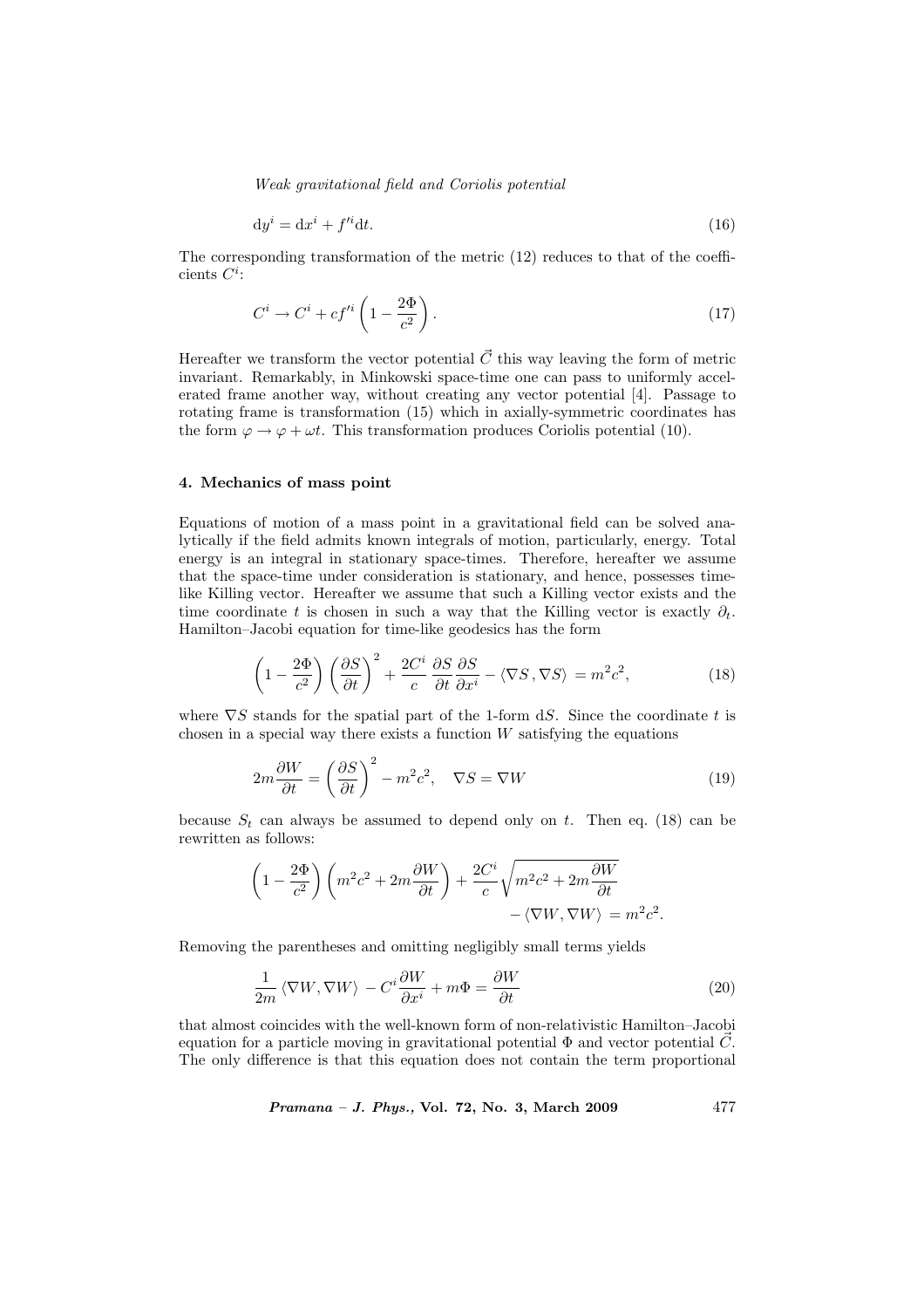# Z Y Turakulov

to  $|\vec{C}|^2$  which is obligatory in mechanics of electric charge in magnetic field where 1-form of potential  $A \equiv A_i dx^i$  enters only in combination with  $\nabla W - A$ .

Reduction of the Hamilton–Jacobi equation for isotropic geodesics is similar and leads to that for geodesics on the 3-space with metric  $g^{ij}$ . Indeed, in this case  $m = 0$ and all terms containing negative powers of c can be neglected. Consequently, world lines of massless particles are just geodesics of the space which should be in a nonrelativistic theory. As for strictly space-like geodesics  $(m^2 < 0)$ , they have no physical meaning in the case.

In stationary axially symmetric fields, passage to rotating frame does not create any problems with variable separation in the Hamilton–Jacobi equation. Indeed, since square of  $\vec{C}$  which has the form  $(\omega \rho)^2$  where  $\rho$  is the distance from the axis of symmetry, does not enter the equation the only new term appearing is  $\omega S_{\varphi}$ (10). In this case the derivative  $S_{\varphi}$  is the integral of motion, and consequently this term is constant. This example shows the importance of the difference between electrodynamical co-vector and Coriolis potentials. In uniformly rotating frame and in uniform magnetic field they have the same form, but Hamilton–Jacobi equation for unit charge in magnetic field and for mass point in rotating frame are different:

$$
\frac{1}{2m} \left[ g_{ij} \frac{\partial S}{\partial x^i} \frac{\partial S}{\partial x^j} + \left( \frac{\partial S}{\partial \varphi} - A \right)^2 \right] = E,
$$
\n
$$
\frac{1}{2m} \left[ g_{ij} \frac{\partial S}{\partial x^i} \frac{\partial S}{\partial x^j} + \left( \frac{\partial S}{\partial \varphi} \right)^2 \right] - \omega \frac{\partial S}{\partial \varphi} = E,
$$
\n(21)

It is seen that the second equation separates in all axially-symmetric coordinate systems which separate it in inertial frame because we can put  $\frac{\partial S}{\partial \varphi} = L$  that is constant, whereas the first one does only in cylindric coordinates  $\{z, \rho, \varphi\}$ . For example, in oblate spheroidal coordinates uniform magnetic field has potential only with component  $A_{\varphi} = \Omega \rho^2 / 2$  where  $\rho = a \cosh u \cos v$  and square of this potential equals  $\Omega \rho^2 = a^2 \Omega \cosh^2 u \cos^2 v$ . Appearance of a term of this form in the Hamilton–Jacobi equation makes it impossible to separate variables in the first equation of eq. (21) whereas the second equation separates because this term does not appear. The same happens in the case of more complicated potential  $A_{\varphi} = \cos^2 v / (\cosh^2 u - \cos^2 v)$ which corresponds to magnetic field of some particular distribution of electric current on disk or Coriolis field produced by rotating massive disk with corresponding surface mass density. This potential separates the second equation but does not separate the first one. Under large values of the coordinate  $u$  this potential coincides with the potential of point-like dipole and finally we have separability of Hamilton–Jacobi equation for test particle in Kerr space-time and non-separability of the equation for charged particle in the field of magnetic dipole.

## 5. Conclusion

Non-inertial frames play important roles in various areas of physics, especially in astrophysics in which there exists the problem of equilibrium of rotating matter in its own gravitational field. Sometimes the matter has no fixed angular velocity of

478 Pramana – J. Phys., Vol. 72, No. 3, March 2009